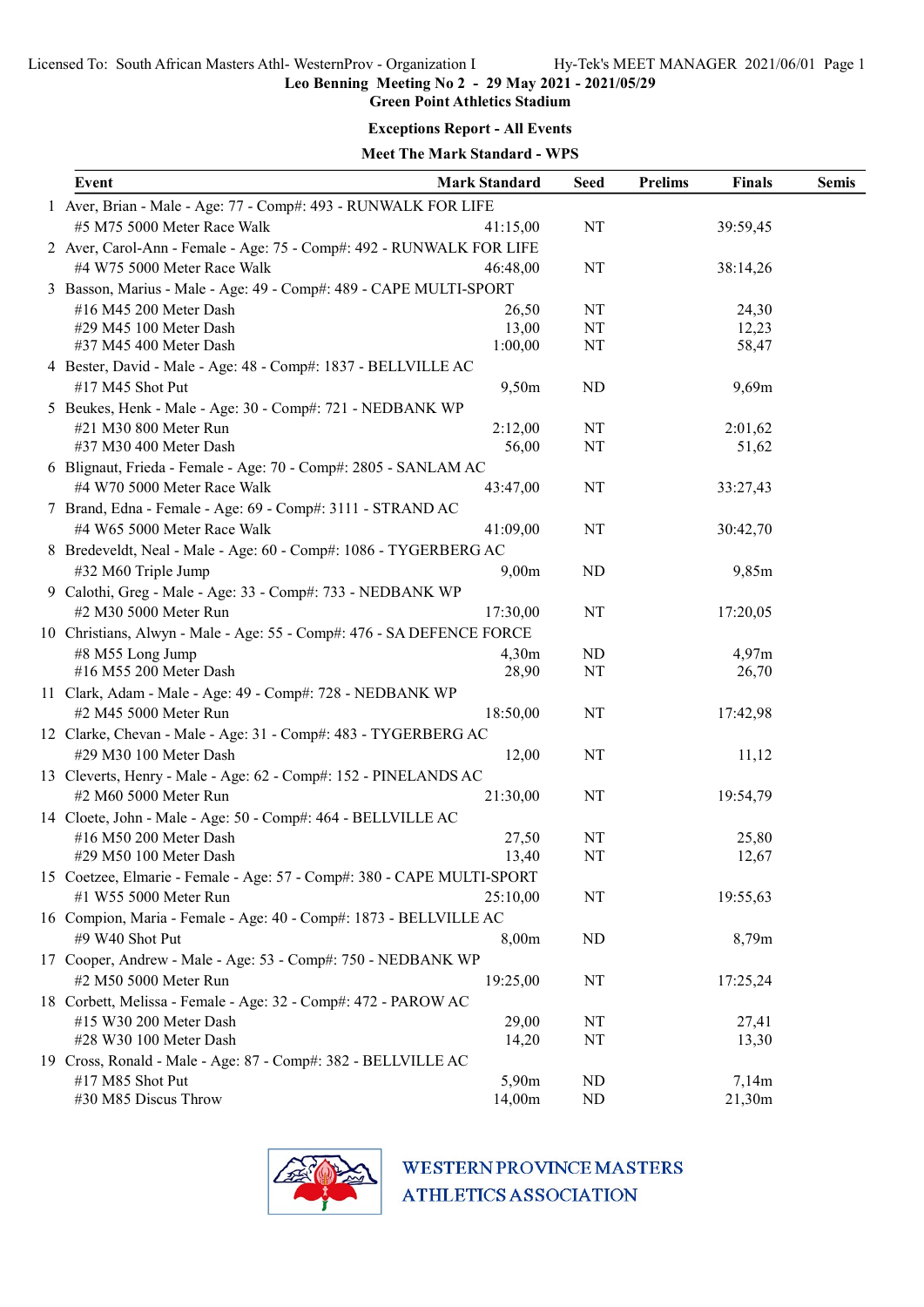Green Point Athletics Stadium

#### Exceptions Report - All Events

Meet The Mark Standard - WPS

| Event                                                                    | <b>Mark Standard</b> | <b>Seed</b> | <b>Prelims</b> | Finals            | <b>Semis</b> |
|--------------------------------------------------------------------------|----------------------|-------------|----------------|-------------------|--------------|
| 20 Davis, Lynn - Female - Age: 52 - Comp#: 2570 - ATLANTIC ATHLETI       |                      |             |                |                   |              |
| #1 W50 5000 Meter Run                                                    | 24:00,00             | NT          |                | 22:07,10          |              |
| 21 Deetlefs, Pietie - Male - Age: 68 - Comp#: 616 - CERES AC             |                      |             |                |                   |              |
| #16 M65 200 Meter Dash                                                   | 32,00                | NT          |                | 31,88             |              |
| #29 M65 100 Meter Dash                                                   | 15,40                | NT          |                | 14,67             |              |
| 22 Deetlefs, Suretha - Female - Age: 57 - Comp#: 617 - CERES AC          |                      |             |                |                   |              |
| #7 W55 Long Jump                                                         | 3,20m                | ND          |                | 3,63m             |              |
| 23 Diedericks, Len - Male - Age: 76 - Comp#: 376 - CAPE MULTI-SPORT      |                      |             |                |                   |              |
| #5 M75 5000 Meter Race Walk                                              | 41:15,00             | NT          |                | 34:22,41          |              |
| 24 Doren, Peter - Male - Age: 56 - Comp#: - SOUTH PENINSULA              |                      |             |                |                   |              |
| #37 M55 400 Meter Dash                                                   | 1:05,00              | NT          |                | 1:03,52           |              |
| 25 Dramat, Farieda - Female - Age: 62 - Comp#: 1841 - BELLVILLE AC       |                      |             |                |                   |              |
| #3 W60 Hammer Throw                                                      | 20,70m               | ND          |                | 24,56m            |              |
| #9 W60 Shot Put                                                          | 7,00m                | ND          |                | 9,35m             |              |
| 26 Dreyer, Jonathan - Male - Age: 39 - Comp#: 467 - ITHEKO AC            |                      |             |                |                   |              |
| #16 M35 200 Meter Dash                                                   | 25,00                | NT          |                | 23,48             |              |
| #29 M35 100 Meter Dash                                                   | 12,20                | NT          |                | 11,66             |              |
| 27 Du Toit, Aletta - Female - Age: 70 - Comp#: 1870 - BELLVILLE AC       |                      |             |                |                   |              |
| #3 W70 Hammer Throw                                                      | 15,60m               | ND          |                | 18,81m            |              |
| #39 W70 Weight Throw                                                     | 7,50m                | ND          |                | 7,90 <sub>m</sub> |              |
| 28 Durandt, Marita - Female - Age: 70 - Comp#: 775 - SWD                 |                      |             |                |                   |              |
| #3 W70 Hammer Throw                                                      | 15,60m               | ND          |                | 18,42m            |              |
| #9 W70 Shot Put                                                          | 5,60m                | ND          |                | 6,60m             |              |
| #41 W70 Throws Pentathlon                                                | 2350                 | NP          |                | 2534              |              |
| 29 Engel, Roscoe - Male - Age: 32 - Comp#: 481 - TYGERBERG AC            |                      |             |                |                   |              |
| #16 M30 200 Meter Dash                                                   | 24,50                | NT          |                | 21,78             |              |
| #29 M30 100 Meter Dash                                                   | 12,00                | NT          |                | 11,09             |              |
| 30 Erasmus, Zelda - Female - Age: 68 - Comp#: 1869 - BELLVILLE AC        |                      |             |                |                   |              |
| #3 W65 Hammer Throw                                                      | 18,00m               | ND          |                | 23,29m            |              |
| #9 W65 Shot Put                                                          | 6,30m                | ND          |                | 7,63m             |              |
| #22 W65 Discus Throw                                                     | 16,40m               | ND          |                | 19,28m            |              |
| #35 W65 Javelin Throw                                                    | 15,60m               | ND          |                | 16,59m            |              |
| #39 W65 Weight Throw                                                     | 8,30m                | ND          |                | 10,68m            |              |
| #41 W65 Throws Pentathlon                                                | 2880                 | NP          |                | 3161              |              |
| 31 Ferreira, Frik - Male - Age: 65 - Comp#: 783 - SWD                    |                      |             |                |                   |              |
| #38 M65 Javelin Throw                                                    | 28,90m               | ND          |                | 29,58m            |              |
| 32 Fortuin, Maurice - Male - Age: 50 - Comp#: 1230 - DCS DRAKENSTEIN     |                      |             |                |                   |              |
| #16 M50 200 Meter Dash                                                   | 27,50                | NT          |                | 26,50             |              |
| #37 M50 400 Meter Dash                                                   | 1:02,00              | NT          |                | 1:00,67           |              |
| 33 Ganief, Ridaa - Male - Age: 42 - Comp#: 466 - CENTRAL AC              |                      |             |                |                   |              |
| #29 M40 100 Meter Dash                                                   | 12,60                | NT          |                | 12,56             |              |
| 34 Geutner, Manfred - Male - Age: 80 - Comp#: 202 - PINELANDS AC         |                      |             |                |                   |              |
| #21 M80 800 Meter Run                                                    | 4:22,00              | NT          |                | 3:58,33           |              |
| 35 Gilliland, Rianda - Female - Age: 36 - Comp#: 2575 - ATLANTIC ATHLETI |                      |             |                |                   |              |
| #1 W35 5000 Meter Run                                                    | 22:10,00             | NT          |                | 19:44,44          |              |
| 36 Goosen, Jacqueline - Female - Age: 59 - Comp#: 3260 - DURBANVILLE AC  |                      |             |                |                   |              |
| #4 W55 5000 Meter Race Walk                                              | 36:57,00             | NT          |                | 30:48,23          |              |
|                                                                          |                      |             |                |                   |              |

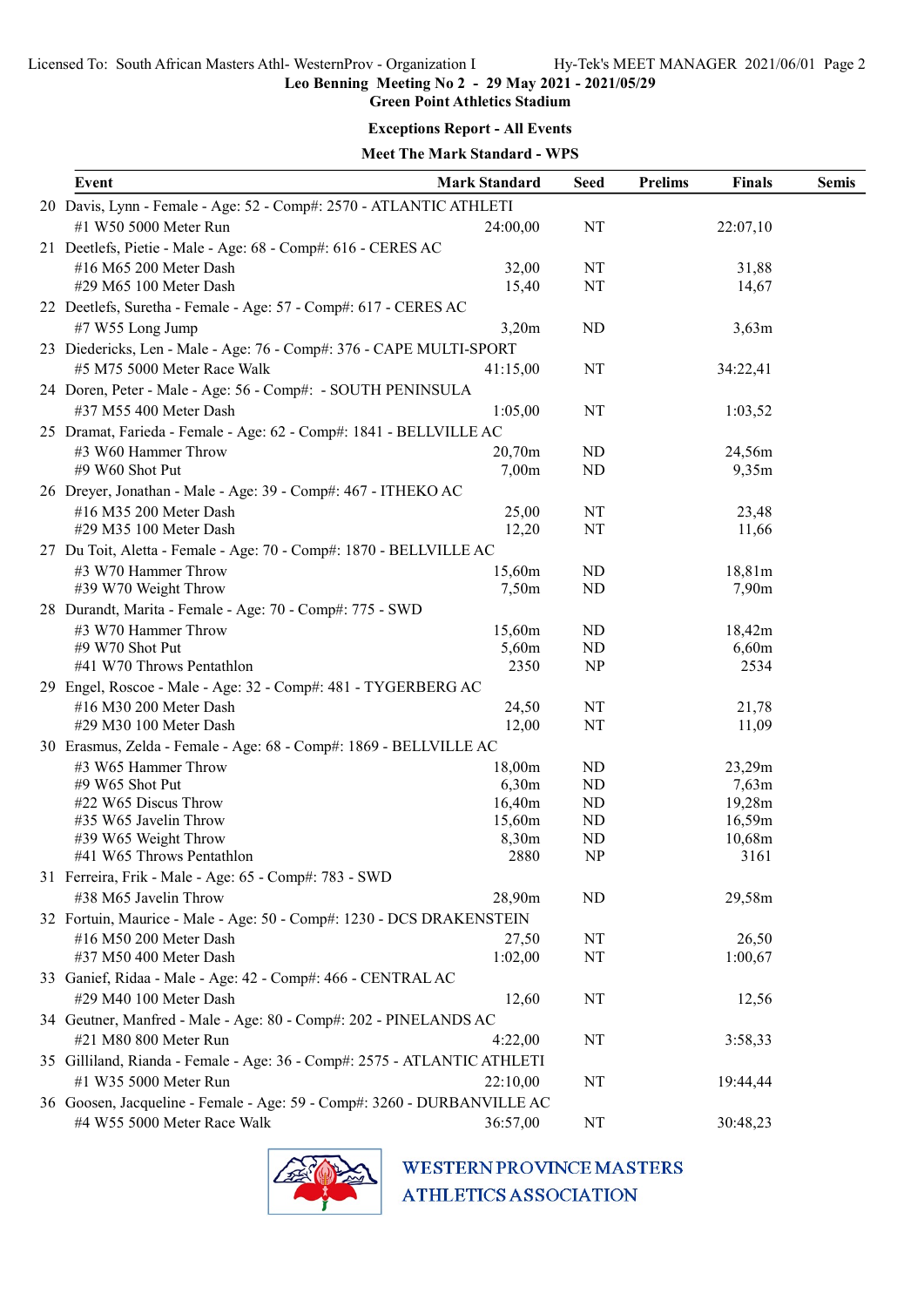Green Point Athletics Stadium

#### Exceptions Report - All Events

# Meet The Mark Standard - WPS

| Event                                                                     | <b>Mark Standard</b> | <b>Seed</b>     | <b>Prelims</b><br>Finals | <b>Semis</b> |
|---------------------------------------------------------------------------|----------------------|-----------------|--------------------------|--------------|
| 37 Grendon, Anthony - Male - Age: 60 - Comp#: 845 - NEDBANK WP            |                      |                 |                          |              |
| #34 M60 1500 Meter Run<br>#37 M60 400 Meter Dash                          | 5:49,00<br>1:09,00   | $\rm{NT}$<br>NT | 4:55,87<br>1:06,09       |              |
| 38 Griesel, Ronel - Female - Age: 68 - Comp#: 954 - WHALERS AC            |                      |                 |                          |              |
| #3 W65 Hammer Throw                                                       | 18,00m               | ND              | 21,13m                   |              |
| #9 W65 Shot Put                                                           | 6,30m                | ND              | 7,96m                    |              |
| #22 W65 Discus Throw                                                      | 16,40m               | ND              | 17,74m                   |              |
| 39 Grobbelaar, Elize - Female - Age: 75 - Comp#: 1876 - BELLVILLE AC      |                      |                 |                          |              |
| #3 W75 Hammer Throw                                                       | 16,40m               | ND              | 22,11m                   |              |
| #9 W75 Shot Put                                                           | 5,10m                | ND              | 5,51m                    |              |
| #22 W75 Discus Throw                                                      | 13,30m               | ND              | 13,86m                   |              |
| #35 W75 Javelin Throw                                                     | 8,70m                | ND              | 10,98m                   |              |
| #39 W75 Weight Throw                                                      | 7,10m                | ND              | 10,27m                   |              |
| #41 W75 Throws Pentathlon                                                 | 2350                 | NP              | 2888                     |              |
| 40 Hamman, Reinhardt - Male - Age: 31 - Comp#: - WCSAPD                   |                      |                 |                          |              |
| #38 M30 Javelin Throw                                                     | 44,00m               | ND              | 50,76m                   |              |
| 41 Hartzenberg, Jacob - Male - Age: 77 - Comp#: 351 - IND                 |                      |                 |                          |              |
| #5 M75 5000 Meter Race Walk                                               | 41:15,00             | NT              | 39:51,36                 |              |
| 42 Hector, Douglas - Male - Age: 61 - Comp#: 1793 - LANGEBAAN STRAND      |                      |                 |                          |              |
| #5 M60 5000 Meter Race Walk                                               | 34:13,00             | NT              | 32:18,52                 |              |
| 43 Horn-Botha, Deborah - Female - Age: 55 - Comp#: 405 - VARCITY OLD BOYS |                      |                 |                          |              |
| #4 W55 5000 Meter Race Walk                                               | 36:57,00             | NT              | 30:20,11                 |              |
| 44 Hough, Norman - Male - Age: 73 - Comp#: 1843 - BELLVILLE AC            |                      |                 |                          |              |
| #6 M70 Hammer Throw                                                       | 27,30m               | ND              | 35,15m                   |              |
| #17 M70 Shot Put                                                          | 9,20m                | ND              | 10,49m                   |              |
| #30 M70 Discus Throw                                                      | 25,90m               | ND              | 28,47m                   |              |
| #38 M70 Javelin Throw                                                     | 25,80m               | ND              | 30,00m                   |              |
| #40 M70 Weight Throw                                                      | 12,80m               | ND              | 14,95m                   |              |
| #42 M70 Throws Pentathlon                                                 | 2965                 | NP              | 3414                     |              |
| 45 Jacobs, Mandy-Lee - Female - Age: 32 - Comp#: 2583 - ATLANTIC ATHLETI  |                      |                 |                          |              |
| #1 W30 5000 Meter Run                                                     | 21:50,00             | NT              | 20:53,95                 |              |
| 46 James, Pamela - Female - Age: 63 - Comp#: 2187 - SPARTAN HARRIERS      |                      |                 |                          |              |
| #4 W60 5000 Meter Race Walk                                               | 38:48,00             | NT              | 34:14,15                 |              |
| 47 Jefthas, Christo - Male - Age: 65 - Comp#: 1231 - DCS DRAKENSTEIN      |                      |                 |                          |              |
| #16 M65 200 Meter Dash                                                    | 32,00                | NT              | 27,16                    |              |
|                                                                           |                      |                 |                          |              |
| 48 Jewaskiewitz, Deon - Male - Age: 48 - Comp#: 7205 - GNMA               |                      |                 |                          |              |
| #29 M45 100 Meter Dash                                                    | 13,00                | NT              | 12,25                    |              |
| #16 M45 200 Meter Dash                                                    | 26,50                | NT              | 25,30                    |              |
| 49 Joseph, Jacqueline - Female - Age: 71 - Comp#: 2171 - SPARTAN HARRIERS |                      |                 |                          |              |
| #4 W70 5000 Meter Race Walk                                               | 43:47,00             | NT              | 42:04,44                 |              |
| 50 Julie, Merlin - Male - Age: 60 - Comp#: 478 - SOUTH PENINSULA          |                      |                 |                          |              |
| #21 M60 800 Meter Run                                                     | 2:44,00              | NT              | 2:32,16                  |              |
| 51 Kammies, Morne - Male - Age: 34 - Comp#: 2807 - SANLAM AC              |                      |                 |                          |              |
| #2 M30 5000 Meter Run                                                     | 17:30,00             | NT              | 16:05,23                 |              |
| #34 M30 1500 Meter Run                                                    | 4:34,00              | NT              | 4:16,36                  |              |
| 52 Keza, Stephane - Male - Age: 33 - Comp#: 363 - IND                     |                      |                 |                          |              |
| #37 M30 400 Meter Dash                                                    | 56,00                | NT              | 53,80                    |              |

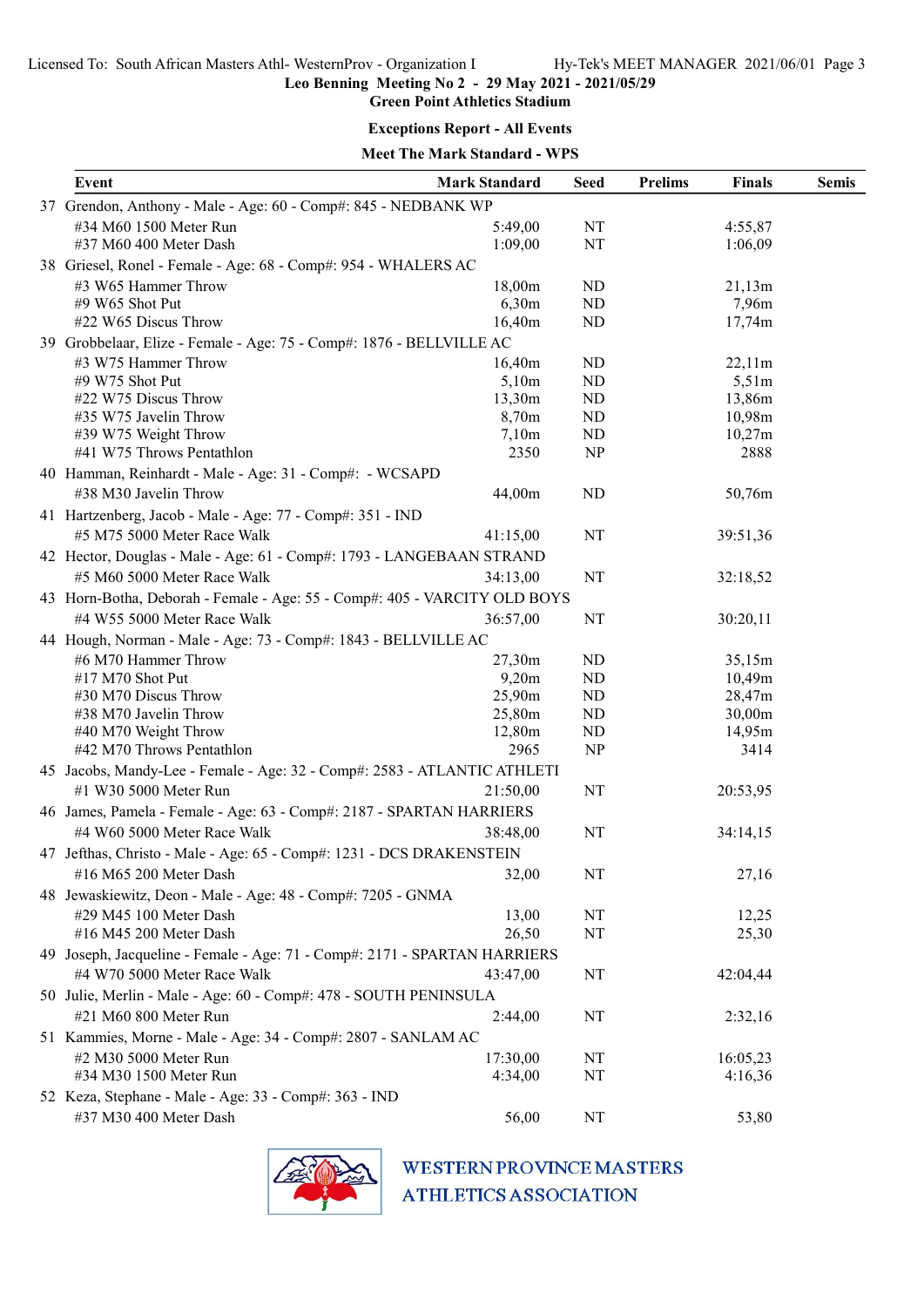Green Point Athletics Stadium

#### Exceptions Report - All Events

Meet The Mark Standard - WPS

| Event                                                                    | <b>Mark Standard</b> | <b>Seed</b>    | <b>Prelims</b> | <b>Finals</b> | <b>Semis</b> |  |  |  |
|--------------------------------------------------------------------------|----------------------|----------------|----------------|---------------|--------------|--|--|--|
| 53 Knobel, Heleen - Female - Age: 55 - Comp#: 774 - SWD                  |                      |                |                |               |              |  |  |  |
| #3 W55 Hammer Throw                                                      | 23,30m               | ND             |                | 37,36m        |              |  |  |  |
| #9 W55 Shot Put                                                          | 7,60m                | ND             |                | 9,93m         |              |  |  |  |
| #22 W55 Discus Throw                                                     | 19,90m               | ND             |                | 28,68m        |              |  |  |  |
| #35 W55 Javelin Throw                                                    | 19,50m               | ND             |                | 26,28m        |              |  |  |  |
| #39 W55 Weight Throw                                                     | 8,70m                | ND             |                | 12,83m        |              |  |  |  |
| #41 W55 Throws Pentathlon                                                | 2880                 | NP             |                | 3959          |              |  |  |  |
| 54 Kretzinger, Dale - Male - Age: 34 - Comp#: 16591 - BORN TO RUN AC     |                      |                |                |               |              |  |  |  |
| #2 M30 5000 Meter Run                                                    | 17:30,00             | NT             |                | 16:17,14      |              |  |  |  |
| 55 La Grange, Rachelle - Female - Age: 32 - Comp#: 1871 - BELLVILLE AC   |                      |                |                |               |              |  |  |  |
| #3 W30 Hammer Throw                                                      | 29,00m               | ND             |                | 31,78m        |              |  |  |  |
| #9 W30 Shot Put                                                          | 8,50m                | ND             |                | 9,43m         |              |  |  |  |
| #22 W30 Discus Throw                                                     | 27,00m               | N <sub>D</sub> |                | 28,53m        |              |  |  |  |
| #35 W30 Javelin Throw                                                    | 26,00m               | N <sub>D</sub> |                | 33,72m        |              |  |  |  |
| 56 Lamara, Zain - Male - Age: 60 - Comp#: 1860 - BELLVILLE AC            |                      |                |                |               |              |  |  |  |
| #17 M60 Shot Put                                                         | 10,00m               | N <sub>D</sub> |                | 10,53m        |              |  |  |  |
| 57 Lindsay, Robbie - Male - Age: 66 - Comp#: 766 - NEDBANK WP            |                      |                |                |               |              |  |  |  |
| #2 M65 5000 Meter Run                                                    | 23:30,00             | NT             |                | 20:21,96      |              |  |  |  |
| #34 M65 1500 Meter Run                                                   | 6:23,00              | NT             |                | 5:42,95       |              |  |  |  |
| 58 Louw, Vian - Male - Age: 35 - Comp#: 487 - SWD                        |                      |                |                |               |              |  |  |  |
| #27 M35 400 Long Hurdles                                                 | 1:07,00              | NT             |                | 58,60         |              |  |  |  |
| 59 Mallin, Ezette - Female - Age: 39 - Comp#: 503 - VARCITY OLD BOYS     |                      |                |                |               |              |  |  |  |
| #9 W35 Shot Put                                                          | 8,20m                | ND             |                | 9,70m         |              |  |  |  |
| #22 W35 Discus Throw                                                     | 26,10m               | N <sub>D</sub> |                | 28,51m        |              |  |  |  |
| 60 Mawinbo, John - Male - Age: 35 - Comp#: - PINELANDS AC                |                      |                |                |               |              |  |  |  |
| #37 M35 400 Meter Dash                                                   | 57,00                | NT             |                | 56,73         |              |  |  |  |
|                                                                          |                      |                |                |               |              |  |  |  |
| 61 Michaels, Fabian - Male - Age: 36 - Comp#: 468 - MATIES               |                      |                |                |               |              |  |  |  |
| #30 M35 Discus Throw                                                     | 32,00m               | N <sub>D</sub> |                | 32,31m        |              |  |  |  |
| 62 Myburgh, Johan - Male - Age: 59 - Comp#: 1847 - BELLVILLE AC          |                      |                |                |               |              |  |  |  |
| #29 M55 100 Meter Dash                                                   | 14,00                | NT             |                | 13,11         |              |  |  |  |
| 63 Nel-Sunderland, Sharon - Female - Age: 49 - Comp#: 810 - NEDBANK WP   |                      |                |                |               |              |  |  |  |
| #1 W45 5000 Meter Run                                                    | 23:10,00             | NT             |                | 20:45,29      |              |  |  |  |
| 64 Norton, Margaret - Female - Age: 81 - Comp#: 2182 - SPARTAN HARRIERS  |                      |                |                |               |              |  |  |  |
| #4 W80 5000 Meter Race Walk                                              | 52:16,00             | NT             |                | 44:00,25      |              |  |  |  |
| 65 Ntutu, Jonathan - Male - Age: 35 - Comp#: 1084 - TYGERBERG AC         |                      |                |                |               |              |  |  |  |
| #29 M35 100 Meter Dash                                                   | 12,20                | NT             |                | 11,37         |              |  |  |  |
| 66 Pick, Tony - Male - Age: 52 - Comp#: 350 - PINELANDS AC               |                      |                |                |               |              |  |  |  |
| #21 M50 800 Meter Run                                                    | 2:27,00              | NT             |                | 2:18,40       |              |  |  |  |
| #37 M50 400 Meter Dash                                                   | 1:02,00              | NT             |                | 58,83         |              |  |  |  |
| 67 Pietersen, Alletta - Female - Age: 60 - Comp#: 119 - SA POLICE SER AC |                      |                |                |               |              |  |  |  |
|                                                                          |                      |                |                |               |              |  |  |  |
| #35 W60 Javelin Throw                                                    | 17,50m               | N <sub>D</sub> |                | 24,59m        |              |  |  |  |
| 68 Pretorius, Piet - Male - Age: 71 - Comp#: 1851 - BELLVILLE AC         |                      |                |                |               |              |  |  |  |
| #5 M70 5000 Meter Race Walk                                              | 38:42,00             | NT             |                | 30:20,11      |              |  |  |  |
| 69 Race, Anne - Female - Age: 53 - Comp#: 2153 - SPARTAN HARRIERS        |                      |                |                |               |              |  |  |  |
| #4 W50 5000 Meter Race Walk                                              | 35:12,00             | NT             |                | 34:59,27      |              |  |  |  |
| 70 Reid, Peggy - Female - Age: 84 - Comp#: 2137 - SPARTAN HARRIERS       |                      |                |                |               |              |  |  |  |
| #4 W80 5000 Meter Race Walk                                              | 52:16,00             | NT             |                | 46:28,54      |              |  |  |  |

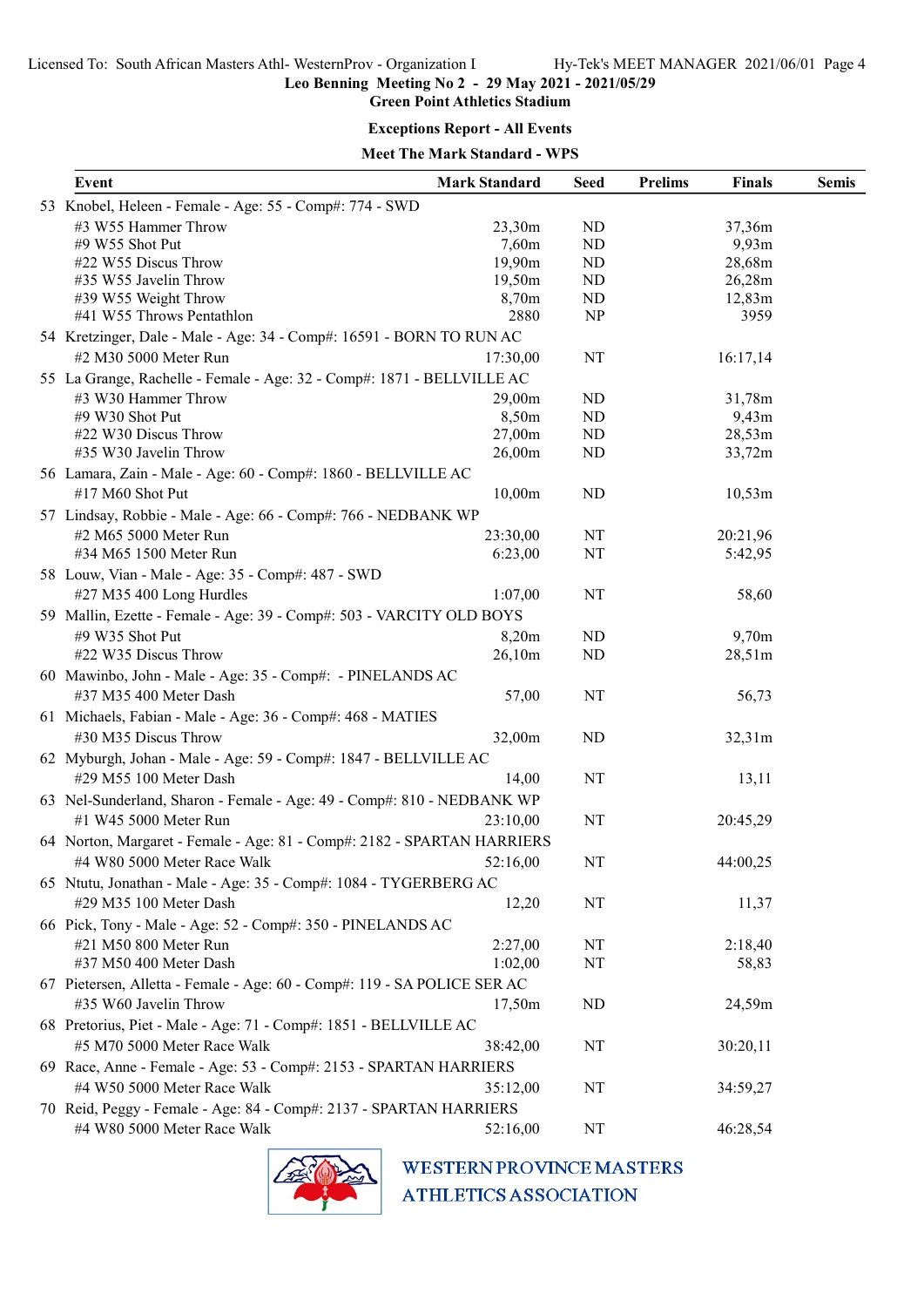# Green Point Athletics Stadium

# Exceptions Report - All Events

| <b>Meet The Mark Standard - WPS</b> |  |
|-------------------------------------|--|
|                                     |  |

| Event                                                                     | <b>Mark Standard</b> | <b>Seed</b> | <b>Prelims</b> | Finals   | <b>Semis</b> |
|---------------------------------------------------------------------------|----------------------|-------------|----------------|----------|--------------|
| 71 Roux, Isabel - Female - Age: 68 - Comp#: 13282 - BELLVILLE AC          |                      |             |                |          |              |
| #4 W65 5000 Meter Race Walk                                               | 41:09,00             | NT          |                | 38:52,19 |              |
| 72 Ruppert, Max - Male - Age: 60 - Comp#: 3003 - STRAND AC                |                      |             |                |          |              |
| #2 M60 5000 Meter Run                                                     | 21:30,00             | NT          |                | 19:15,45 |              |
| 73 Sandi, Fundiswa - Female - Age: 40 - Comp#: 377 - RAVENSMEAD           |                      |             |                |          |              |
| #4 W40 5000 Meter Race Walk                                               | 32:34,00             | NT          |                | 29:37,30 |              |
| 74 Schipper, Mary - Female - Age: 74 - Comp#: 13278 - BELLVILLE AC        |                      |             |                |          |              |
| #4 W70 5000 Meter Race Walk                                               |                      |             |                |          |              |
|                                                                           | 43:47,00             | NT          |                | 38:16,00 |              |
| 75 Serafin, Luke - Male - Age: 32 - Comp#: 2595 - ATLANTIC ATHLETI        |                      |             |                |          |              |
| #2 M30 5000 Meter Run                                                     | 17:30,00             | NT          |                | 16:41,27 |              |
| 76 Sewanyana, Jason - Male - Age: 39 - Comp#: 484 - TYGERBERG AC          |                      |             |                |          |              |
| #32 M35 Triple Jump                                                       | 11,60m               | ND          |                | 13,62m   |              |
| #37 M35 400 Meter Dash                                                    | 57,00                | NT          |                | 55,08    |              |
| 77 Smith, Rachelle - Female - Age: 34 - Comp#: 2576 - ATLANTIC ATHLETI    |                      |             |                |          |              |
| #1 W30 5000 Meter Run                                                     | 21:50,00             | $\rm{NT}$   |                | 19:07,77 |              |
| 78 Solomons, Anthony - Male - Age: 50 - Comp#: 1237 - DCS DRAKENSTEIN     |                      |             |                |          |              |
| #16 M50 200 Meter Dash                                                    | 27,50                | NT          |                | 26,20    |              |
| #29 M50 100 Meter Dash                                                    | 13,40                | NT          |                | 12,88    |              |
| 79 Stoffberg, Tertia - Female - Age: 67 - Comp#: 1840 - BELLVILLE AC      |                      |             |                |          |              |
| #3 W65 Hammer Throw                                                       | 18,00m               | ND          |                | 20,46m   |              |
| #39 W65 Weight Throw                                                      | 8,30m                | ND          |                | 8,92m    |              |
| 80 Swartz, Quintin - Male - Age: 46 - Comp#: 469 - TITANS                 |                      |             |                |          |              |
| #21 M45 800 Meter Run                                                     | 2:22,00              | NT          |                | 2:19,01  |              |
| #34 M45 1500 Meter Run                                                    | 4:58,00              | NT          |                | 4:50,64  |              |
| 81 Terblanche, Anel - Female - Age: 34 - Comp#: 734 - NEDBANK WP          |                      |             |                |          |              |
| #1 W30 5000 Meter Run                                                     | 21:50,00             | NT          |                | 16:57,86 |              |
| 82 Theron, Barend - Male - Age: 32 - Comp#: 488 - LAWNDLE                 |                      |             |                |          |              |
| #17 M30 Shot Put                                                          | 11,50m               | ND          |                | 12,09m   |              |
| #30 M30 Discus Throw                                                      | 33,00m               | ND          |                | 34,26m   |              |
| #40 M30 Weight Throw                                                      | 11,50m               | ND          |                | 11,56m   |              |
| #42 M30 Throws Pentathlon                                                 | 2100                 | NP          |                | 2348     |              |
| 83 Thompson, Armond - Male - Age: 67 - Comp#: 2221 - SPARTAN HARRIERS     |                      |             |                |          |              |
| #5 M65 5000 Meter Race Walk                                               | 36:04,00             | NT          |                | 34:59,24 |              |
| 84 Toll, Michael - Male - Age: 57 - Comp#: 1945 - ITHEKO AC               |                      |             |                |          |              |
| #16 M55 200 Meter Dash                                                    | 28,90                | NT          |                | 28,29    |              |
| #29 M55 100 Meter Dash                                                    | 14,00                | NT          |                | 13,35    |              |
| 85 Tregonning, Rushdah - Female - Age: 46 - Comp#: 3667 - HEWAT           |                      |             |                |          |              |
| #15 W45 200 Meter Dash                                                    | 32,00                | NT          |                | 30,16    |              |
| #28 W45 100 Meter Dash                                                    | 15,30                | NT          |                | 14,45    |              |
| #36 W45 400 Meter Dash                                                    | 1:15,00              | NT          |                | 1:13,22  |              |
| 86 van de Vyver, Daniel - Male - Age: 56 - Comp#: 7178 - TOPFORM AC       |                      |             |                |          |              |
| #16 M55 200 Meter Dash                                                    | 28,90                | NT          |                | 24,95    |              |
| 87 van den Berg, Gideon - Male - Age: 65 - Comp#: 360 - WHALERS AC        |                      |             |                |          |              |
| #5 M65 5000 Meter Race Walk                                               | 36:04,00             | NT          |                | 34:53,81 |              |
| 88 Van Der Walt, Tjaart - Male - Age: 43 - Comp#: 2578 - ATLANTIC ATHLETI |                      |             |                |          |              |
| #2 M40 5000 Meter Run                                                     | 18:00,00             | NT          |                | 16:50,68 |              |
| #34 M40 1500 Meter Run                                                    | 4:48,00              | NT          |                | 4:45,72  |              |



**WESTERN PROVINCE MASTERS** 

**ATHLETICS ASSOCIATION**